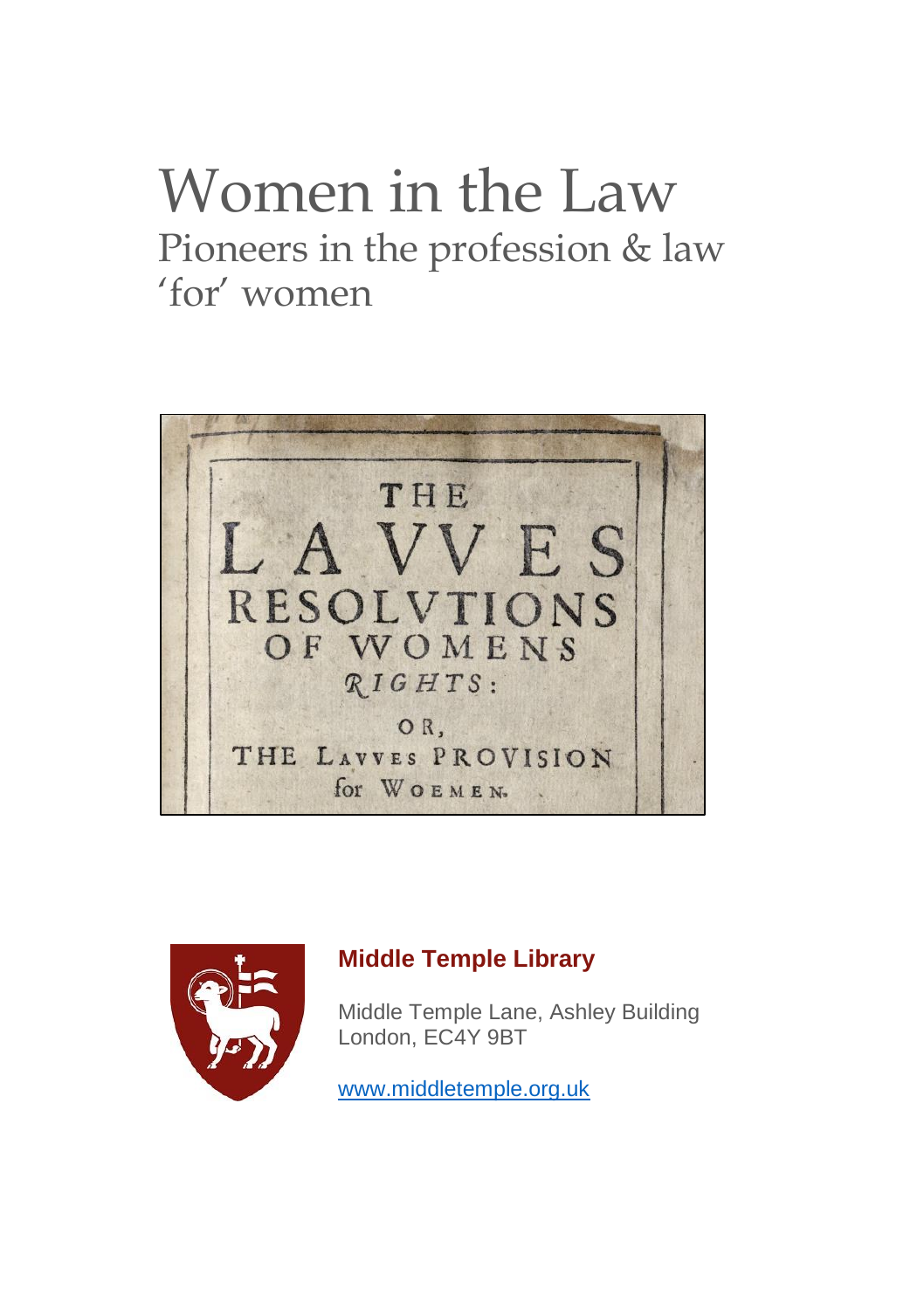## **Introduction**

2019 marked the 100th anniversary of the passing of the Sex Disqualification (Removal) Act of 1919, which allowed women to become practising solicitors and barristers in an official capacity, and to join the Law Society and the Inns of Court. The Act states that: "a person shall not be disqualified by sex or marriage from the exercise of any public function, or from being appointed to or holding any civil or judicial office or post, or from entering or assuming or carrying on any civil profession or vocation, or for admission to any incorporated society (whether incorporated by Royal Charter or otherwise), and a person shall not be exempted by sex or marriage from the liability to serve as a juror." As a result of that legislation, the first woman to be called to the Bar on 10 May 1922 was Ivy Williams, a member of Inner Temple. Helena Normanton was Called to the Bar at Middle Temple in November 1922. This exhibition examines women's roles in the law, including but not limited to practising lawyers.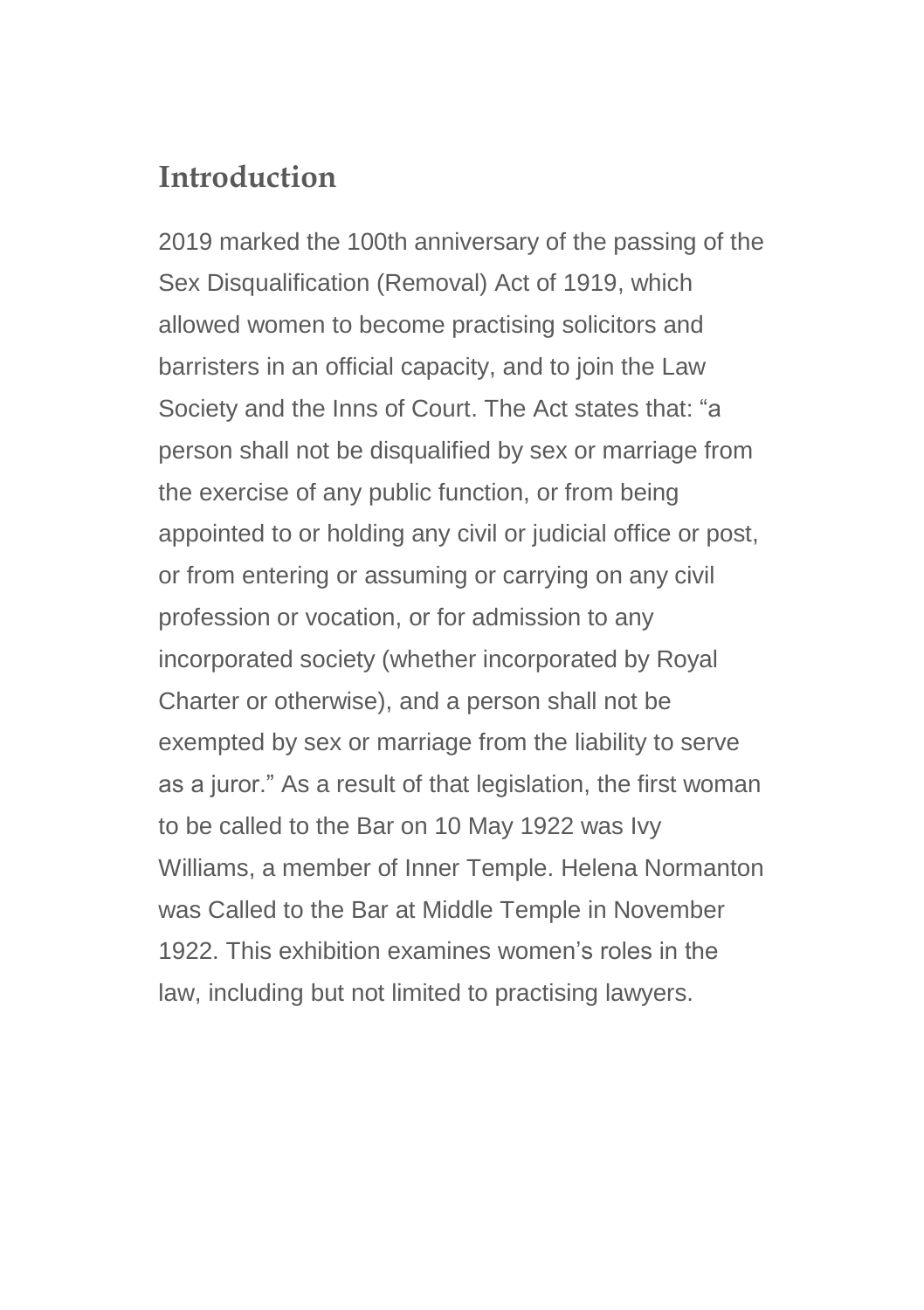#### Women lawyers

In 1888 Eliza Orme became the first woman to earn a law degree in England at University College London. In 1919 Ada Summers became the first female magistrate. In the same year Helena Normanton was the first woman admitted to an Inn of Court. In 1920 Madge Easton Anderson became the first female solicitor in the United Kingdom. Olive Clapham became the first woman to pass the bar finals exams in 1921. In 1922 Ivy Williams became the first woman to be called to the Bar in England and Wales.

#### Women printers

According to Maureen Bell, over "300 women [have been] identified as connected with the [book] trade between 1557 and 1700." Women often co-managed the printing businesses with their husbands, and continued managing the business after their husband's death; many of these were law printers.

## "Ladies' law": the law in relation to women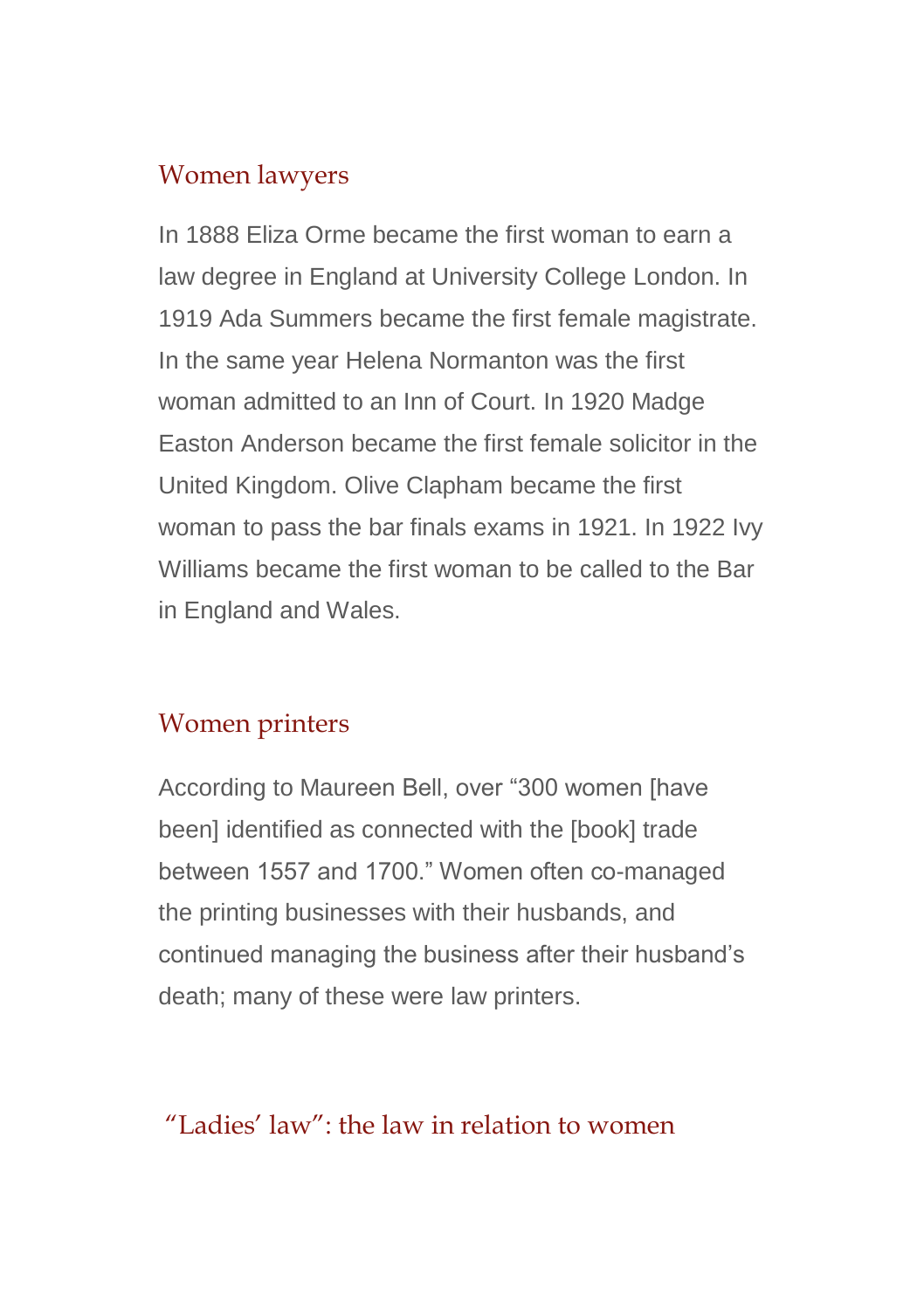Men (and some women) have been publishing books in Britain relating to women's legal rights since at least 1632, when a 'T.E.' published *The Lawes Resolutions of Women's Rights*. The book focuses on three stages of a woman's life: spinster, wife and widow. 'T.E.' most likely refers to Thomas Edgar, who is often named as the editor of this work, although it is sometimes attributed to Sir John Doddridge (1555-1628), the author of *The compleat parson and The English lawyer*.

In 1700 the anonymous work *Baron and feme: a treatise of the common law concerning husbands and wives* was published. While not strictly focused on women's legal rights, it does focus on the law of husband and wife (baron and feme in the old sense) and marriage, which of course would be of relevance to women in the 18th century. It was reissued in 1719 and 1738. This was followed soon after in 1732 by *A treatise of feme coverts or, the lady's law* which 'contained all of the laws and statutes relating to women'. This work was reissued in 1737 as *The lady's law or, a treatise of feme coverts: containing all the laws and statutes relating to women*.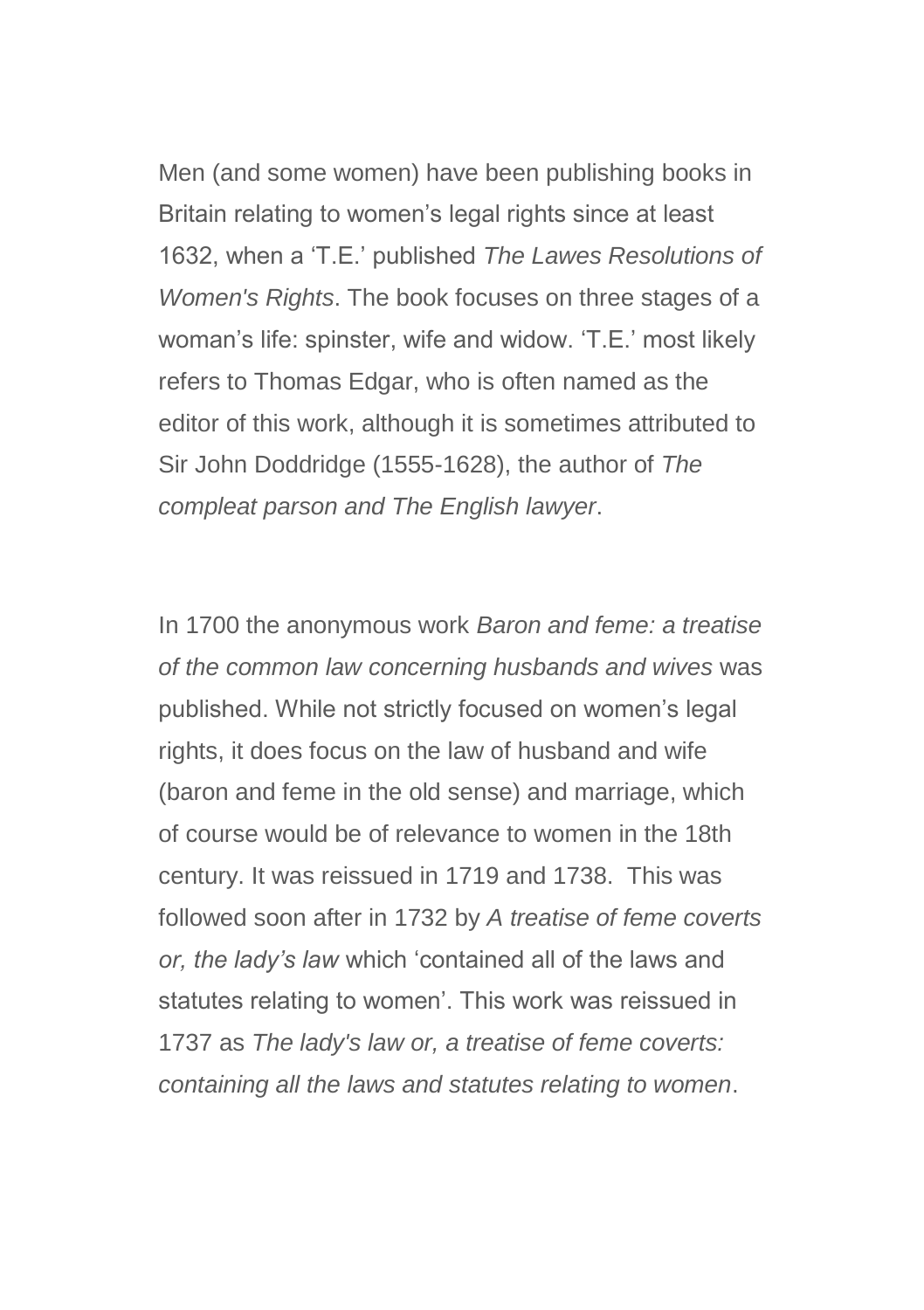In 1735 an anonymous work entitled *The hardships of the English laws in relation to wives* was published. The 70 page book was written by Sarah Chapone (neé Kirkham) and parts of it were reprinted in the *Gentleman's Magazine*. The book examines the subjection of women and their legal status as wives. She outlines several cases of the abuse of women in the law, and how little protected they were.

In 1777 *The laws respecting women* was published. This work is divided into four parts dealing with the legal status of women, including proprietary rights, marriage law, criminal law and family law.

Many more books were published during the 19th and early 20th centuries, including J.J.S. Wharton's *An exposition of the laws relating to the women of England* (1853), *Women and law* (1896) by Elizabeth C.W. Elmy, *Women under English law* by Maud I. Crofts (1928) and *Everyday law for women* by Helena Normanton (1932).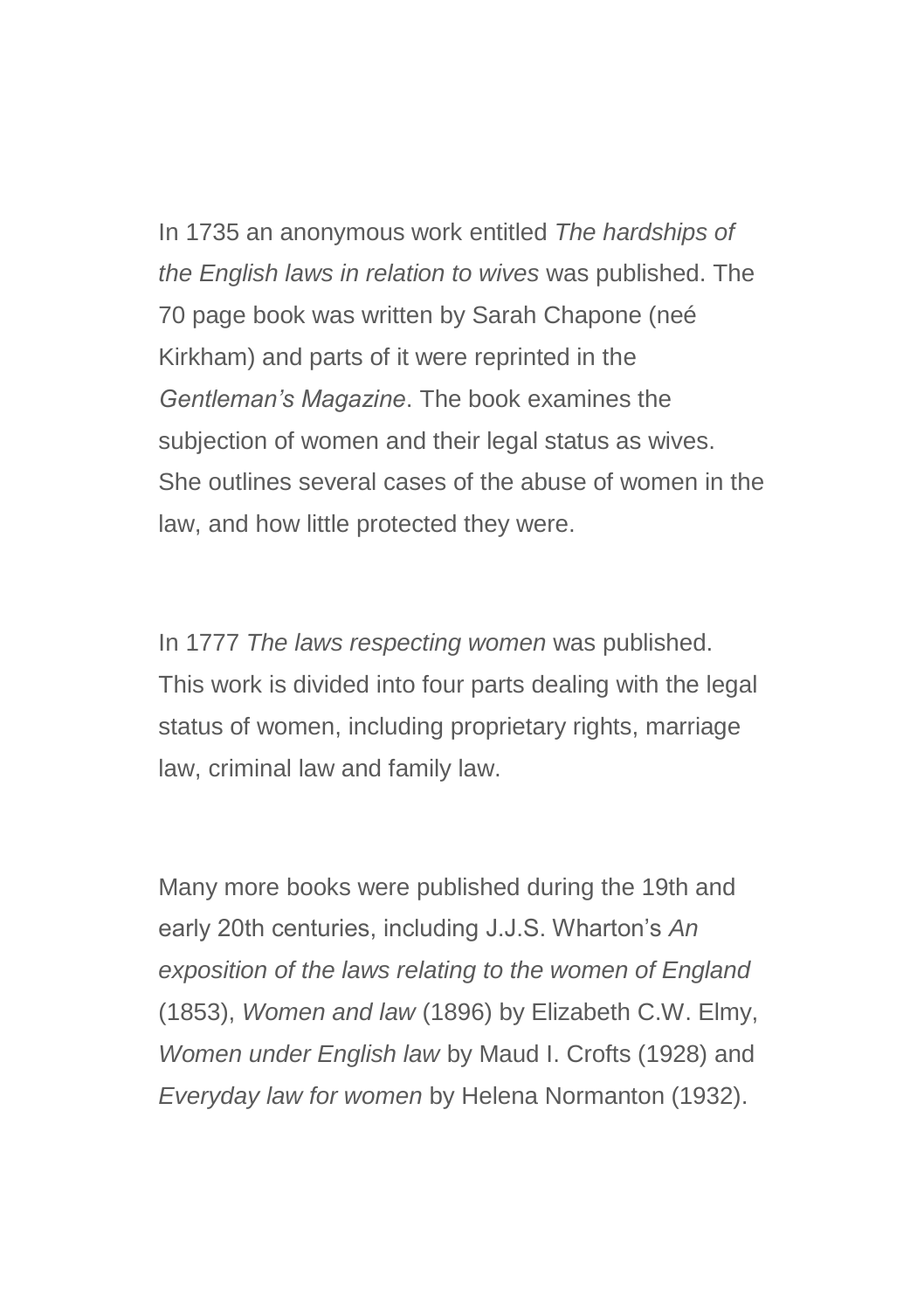Writers like John and Harriet Stuart Mill wrote bestselling books about women's rights in the 19<sup>th</sup> century which often discussed how women were treated unfairly by the law. The Stuart Mills wrote about two 'miscarriages of justice' which took place three days apart in March 1850: the cases of Mary Ann Parsons and that of Susan Moir, two victims of domestic violence and abuse.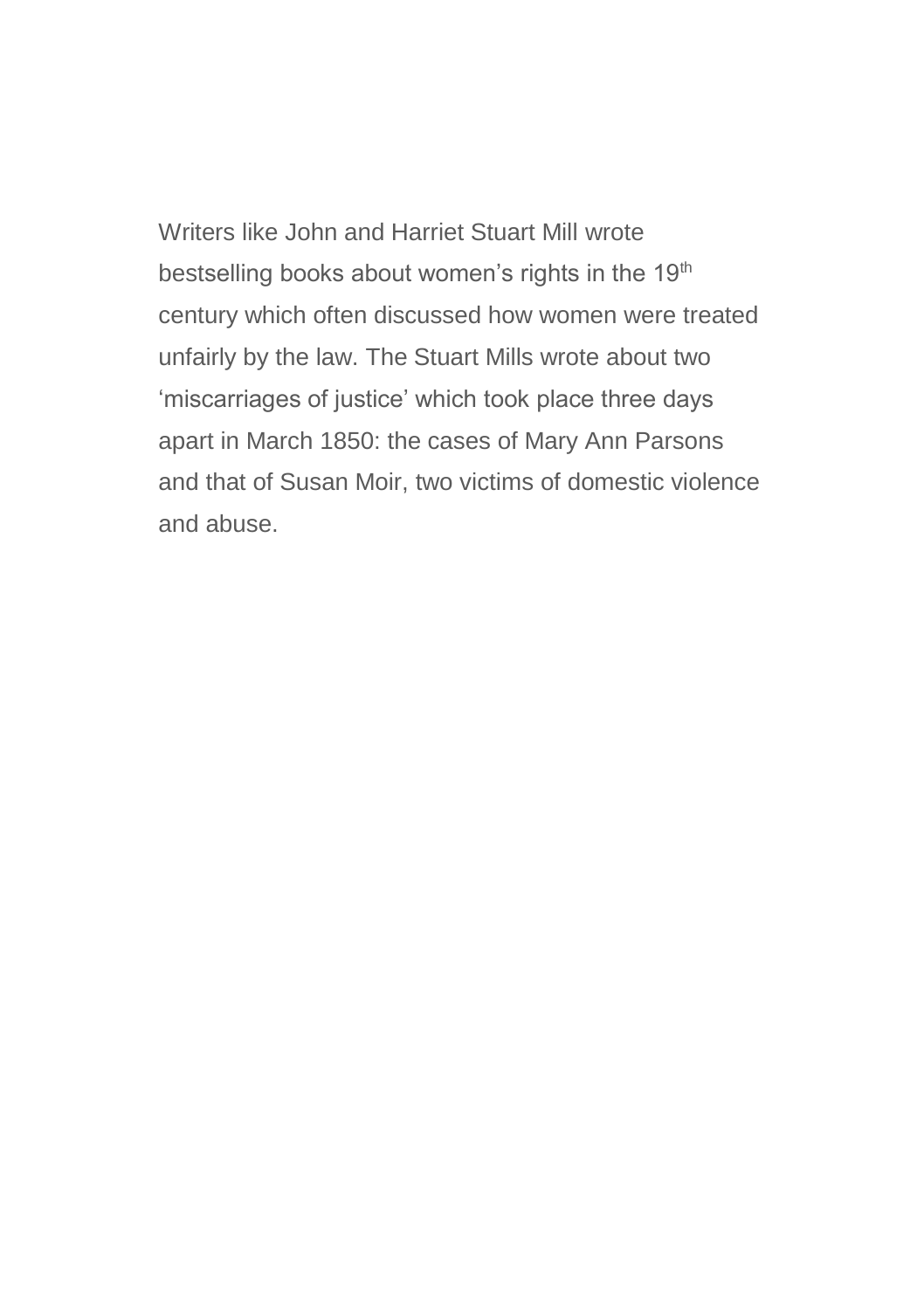### Selected items on display

John Aylmer, *An harborovve for faithfull and trevve subiectes, agaynst the late blowne Blaste*, 1559

John Fortescue, *De laudibus legum Angliae*, 1672

John Indermaur, *Ladies' law: a book for spinsters, wives and widows* [circa 1886]

Inner Temple, *Report of the committee appointed to obtain information and to report on the admission of women as advocates in the courts of countries other than the United Kingdom*, 1919

*The lavves resolutions of womens rights*, 1632

James Ley, *Reports of divers resolutions … in the Court of Wards and other courts at Westminster*, 1659

John Stuart Mill, *The subjection of women,* 1869

Helena Normanton, *The trial of Norman Thorne*, 1929 and *Trial of Alfred Arthur Rouse*, 1931